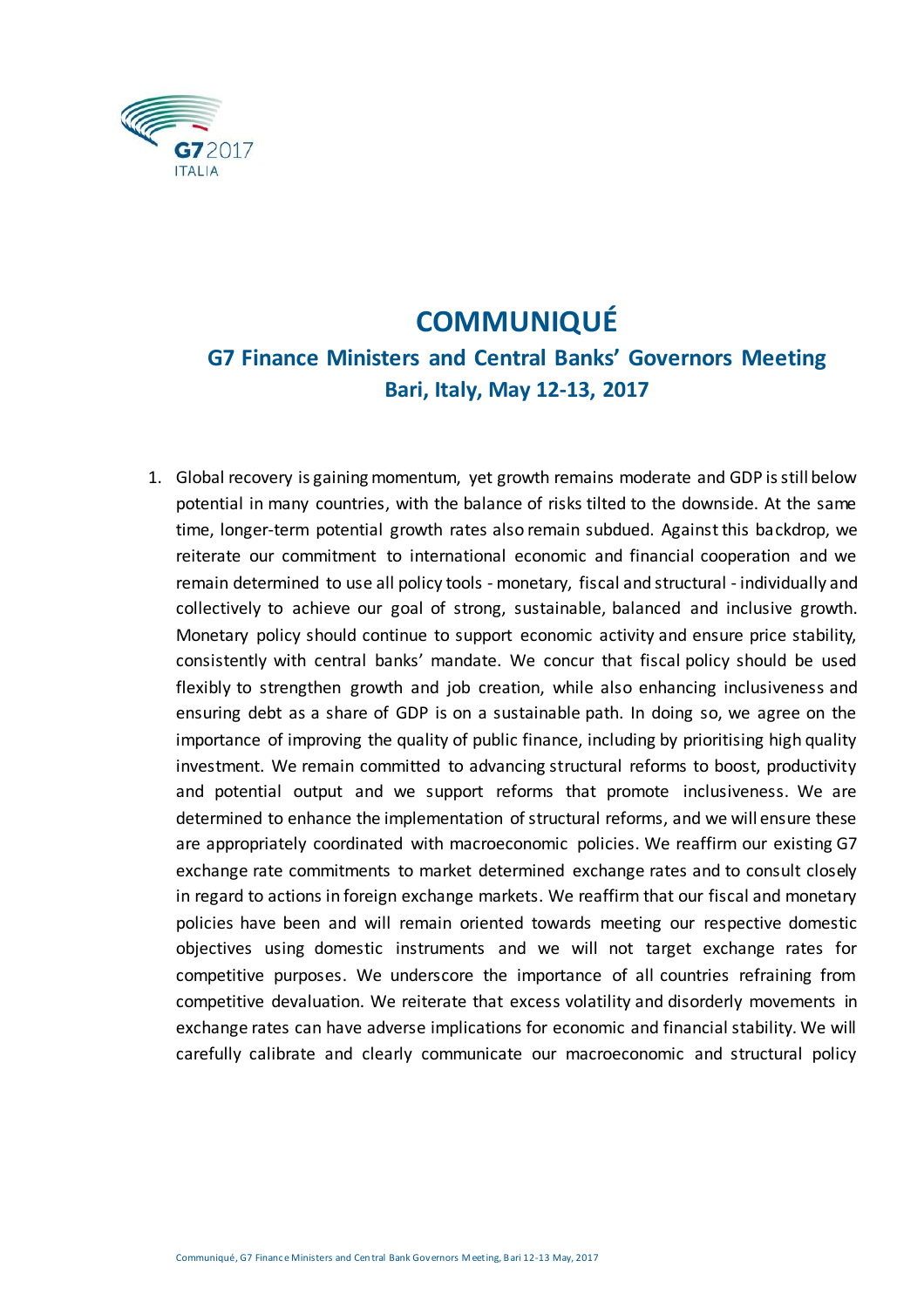

actions to support domestic growth, reduce policy uncertainty, minimize negative spillovers and promote transparency. We will strive to reduce excessive global imbalances and in a way that supports global growth. We are working to strengthen the contribution of trade to our economies.

- 2. Technological change and global integration have made an important contribution to raising living standards across the world over recent decades. We will work to enable our economies and communities to adjust to the pace of change today, so that the global economy works for everyone. We recognise that the global economy is facing a prolonged period of modest growth and high and rising inequalities, notably within many countries and affecting in particular middle and lower income earners. Excessive inequality, also at the global level, undermines confidence and limits future growth potential. Furthermore, inequality may contribute to regional disparities and undermine intergenerational mobility, while jeopardizing social cohesion and putting stress on institutions. The OECD report "A Fiscal Approach for Inclusive Growth in G7 Countries" provides guidance on the development of an inclusive growth agenda in our economies.
- 3. We are committed to ensuring that growth is inclusive, job-rich and benefits all segments of our societies. We will work to lift actual and potential growth, while ensuring that the fruits of economic growth are shared more widely. We agreed on the Bari Policy Agenda, which provides a framework to foster inclusive growth through a broad menu of policy options. We see value in combining pro-inclusive growth fiscal policy including through the enhancement of the quality of public finances with structural policies to safeguard macroeconomic stability and create an enabling environment for broad-based growth. We recognise the importance of integrating equity objectives into policy-making. In this context, the IMF report "Gender Budgeting in G7 countries" provides guidance on how to promote gender equality throughout the budgetary process. We will consider to take into account the Bari Policy Agenda in our G20 growth strategies.
- 4. We recognise the critical role that the MDBs play in supporting developing countries to deliver the 2030 agenda for sustainable development. To fulfill this role, the IFI system as a whole must make the best possible use of capital and donor contributions, within their mandates, to collectively achieve long-term development impact. This will also bolster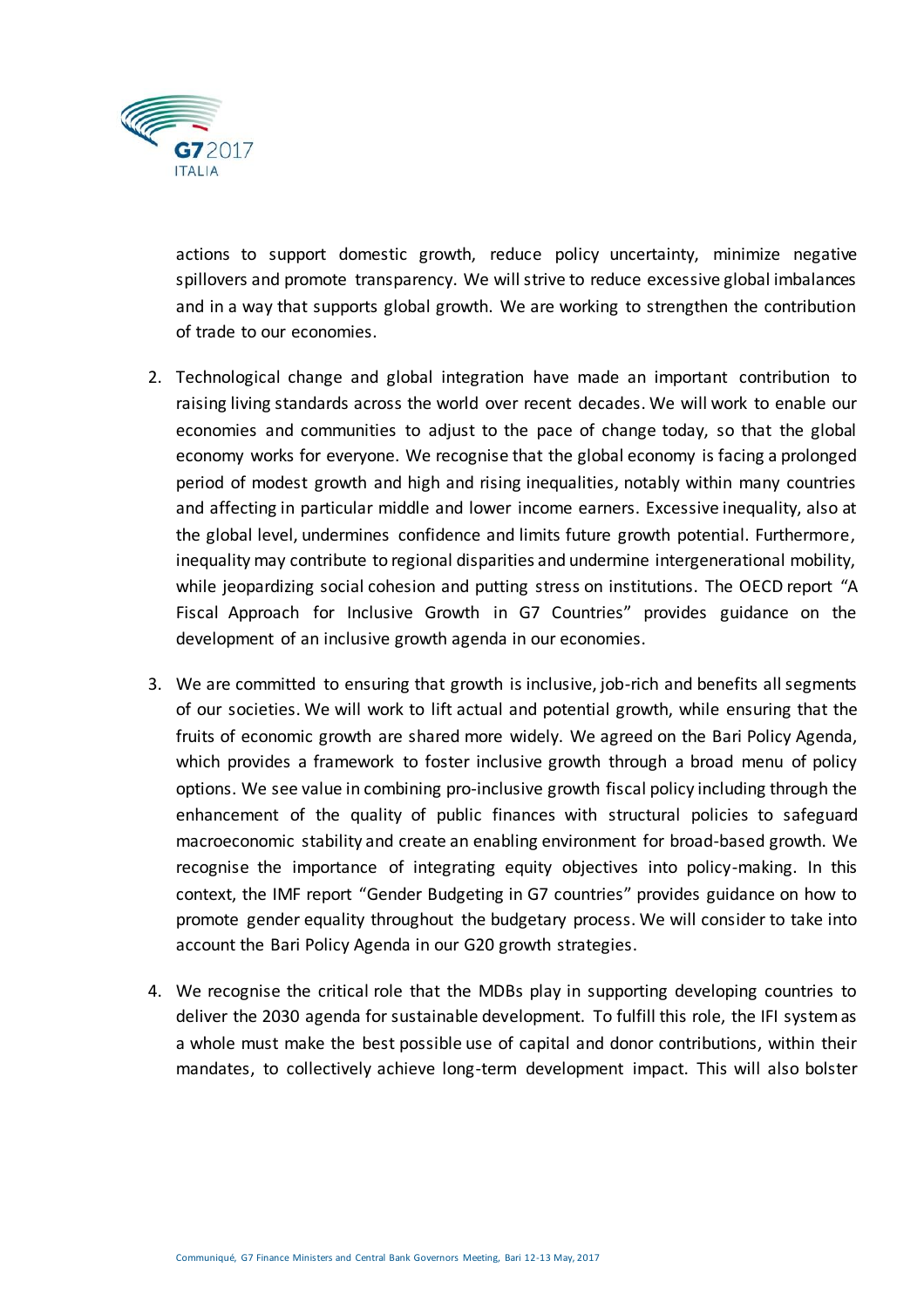

consensus and political support in our countries around multilateral development assistance. Against this background, we discussed how the MDBs can scale up their impact, make better use of their balance sheets, adhere to the highest standards in transparency and accountability, mobilize greater amounts of truly additional private finance, better align their approaches and practices in areas where harmonization can increase their collective impact, support domestic resources mobilization, and complement the work of the IMF. We have, in particular, considered how the MDBs could improve their effectiveness and efficiency through better coordination and collaboration, and how they could report results and track their capacity to deliver, both collectively and individually in a comparable way.

- 5. Our intent is to help shaping coherent positions across the governing bodies of the various MDBs and encourage these institutions to act as a system of complementary actors. We call on the MDBs to work together on developing a common framework on the concept of value for money, including harmonized metrics and a joint reporting format to capture key dimensions of economic efficiency and effectiveness, portfolio quality, and the additionality of their investments with the private sector.
- 6. We are strongly committed to further reinforce tools and instruments at our disposal to effectively counter terrorist financing. To this end, we are committed to enhance information sharing, domestically and internationally, among relevant authorities and strengthen cooperation with the private sector. Our Financial Intelligence Units will continue to work together, share best practices and identify areas to improve international cooperation and the implementation of international standards, including possible improvements in domestic regulation and practices, in the context of our different national frameworks. We strongly support the work of the Financial Action Task Force (FATF) and the Egmont Group of Financial Intelligence Units in improving the implementation of international standards and sharing best practices on these issues.
- 7. We promote and support a robust implementation of sanctions adopted by the Security Council as a strategic tool for peace and global security. We will employ financial sanctions against terrorists and their supporters in a targeted and effective manner, and we will strengthen G7 co-operation on these sanctions. In particular, we commit, where possible,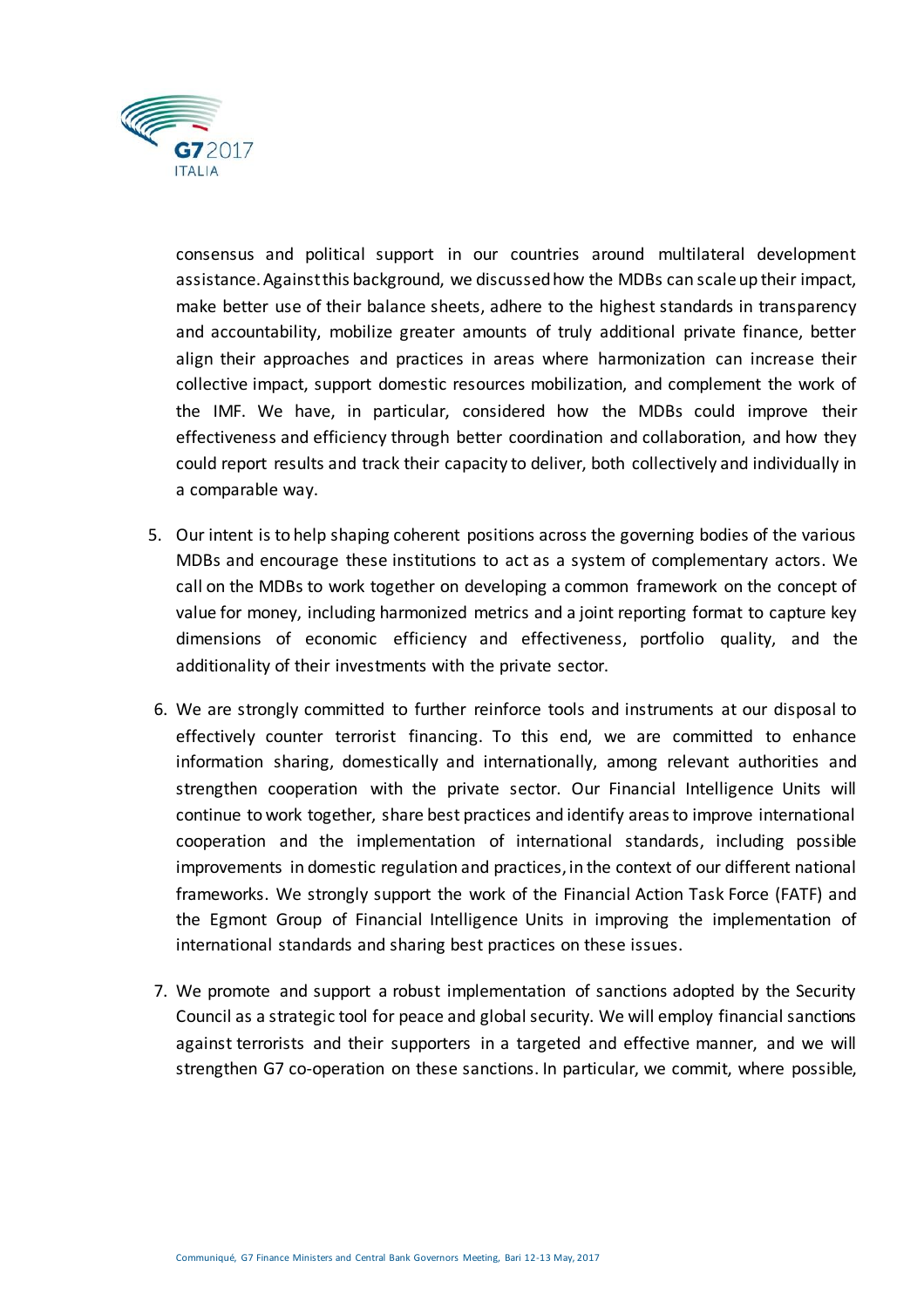

to co-sponsoring proposed UN listings, considering domestically designating G7 agreed listings, and strengthening our capacity to make, and respond to, requests from G7 members to freeze terrorist assets. Together, this will help ensure a stronger, more coordinated G7 approach to financial sanctions.

- 8. Furthermore, we recall the need to both promote financial inclusion and mitigate terrorism financing and money laundering risks within the Money and Value Transfer Services (MVTS) sector. To safeguard the legitimate behaviour of relevant stakeholders, and protect the international financial system from abuse, including by terrorists and terrorist groups, we should continue to improve the effective supervision and monitoring of the MVTS sector including their agents, on a risk-based approach. We agree that criminal and administrative sanctions should be applied for violations of law and effectively implemented. We recognise that conducting regular reporting or maintaining updated information relating to the admission of agents into the MVTS sector are good practices to share.
- 9. We recognise that vulnerabilities in the antiquities sector can pose challenges in terms of money laundering and terrorist financing, including with respect to Free Ports and Free Trade Zones. We encourage FATF and countries to better understand ML/TF vulnerabilities associated with Free Ports and Free Trade Zones and implement adequate measures to address them.
- 10. In addition to enhancing our own efforts to combat illicit finance, we should also collaborate to strengthen the effective implementation of the AML/CFT regime in the FATF global network. To that end, in consultation with the IMF, the WB and UNODC, we will work together to coordinate and improve the delivery of technical assistance, and ask our AML/CFT financial experts to report back at our next meeting.
- 11. We welcome the IMF's Financial Sector Stability Fund (FSSF), a new capacity development initiative aimed at strengthening financial sector stability in low and lower middle income countries, which will help foster greater integrity, inclusion and deepening in the financial system, as well as the ongoing work supported by the IMF's AML/CFT Topical Trust Funds.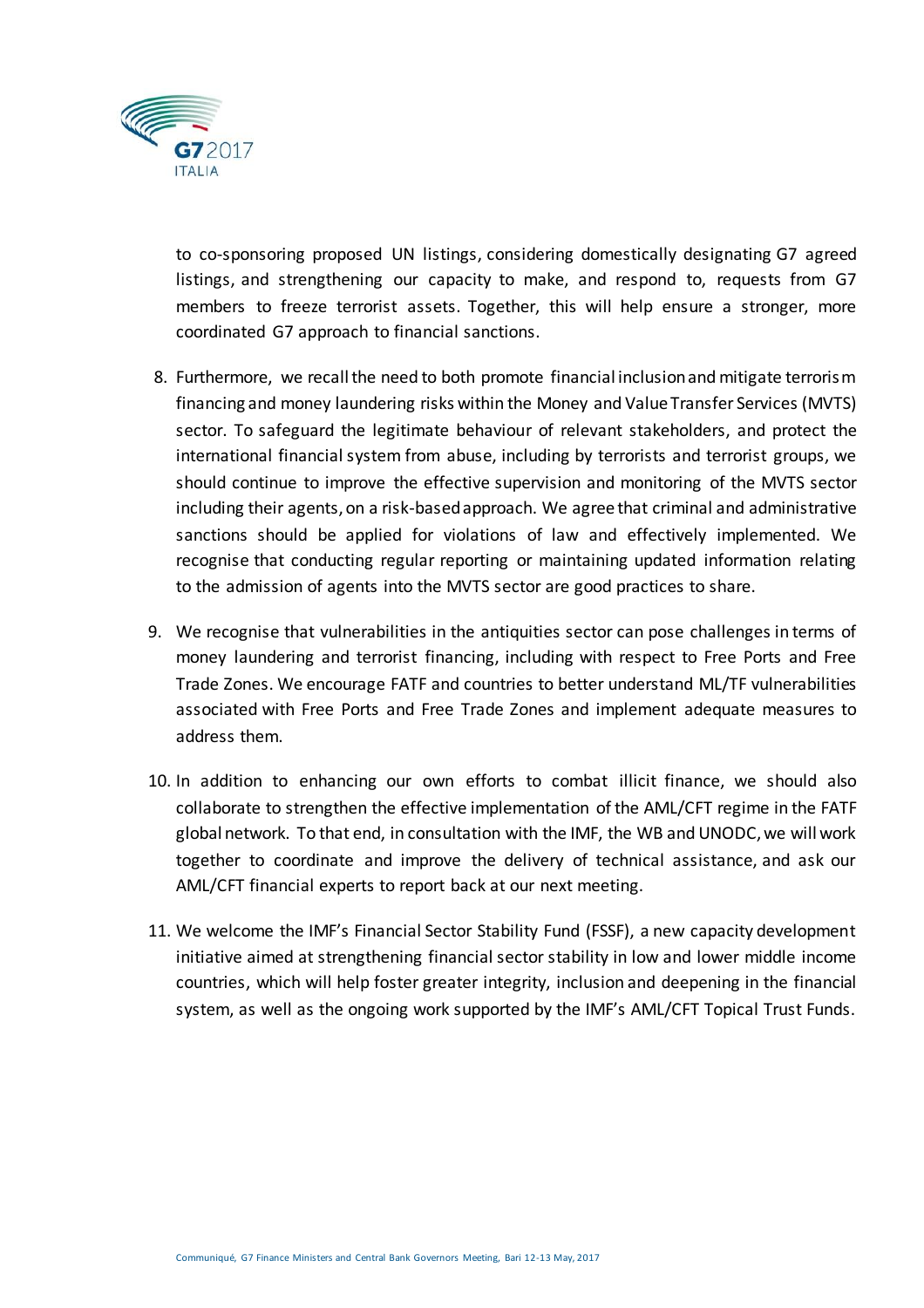

- 12. We welcome and support the ongoing work to strengthen the institutional basis, governance and capacity of the FATF. We call on all member states to ensure that the FATF has the necessary resources and support to effectively fulfil its mandate.
- 13. Given the importance of tackling the illicit flows linked to modern slavery, migrant smuggling and human trafficking, we call on FATF to continue to work in this area, including by updating its typologies and risk indicators.
- 14. In light of the increasing digitalisation of financial services and the evolving cyber threats landscape, it is important to pursue effective approaches for assessment of cyber security at the financial firm and sector level as well. We recognise that the development of common and shared practices to help timely detection of vulnerabilities in the financial system is a key element for enhancing the cyber resilience of single financial institutions and the financial sector as a whole. Given the rapidly evolving nature of cyber risks, effective cyber security assessment requires that current assessment approaches should be enhanced and be complemented by practices that are tailored to bolster cyber resilience, including regular cyber exercises and simulations as well as consideration of how to most effectively leverage penetration tests. To this end, we mandate the G7 Cyber Expert Group (G7 CEG) to develop a set of high level and non-binding fundamental elements for effective assessment of cybersecurity by October 2017. Highly aware of the cross-border and cross-sector relevance of cyber-threats, we task the G7 CEG to advance work on the third party risks and the coordination with other critical sectors. Furthermore, we encourage international coordination and knowledge sharing. Since its inception in 2015, the G7 Cyber Expert Group has developed a high degree of mutual sharing and trust with a diverse membership providing a unique platform for international coordination on cyber security. Finally, the G7-CEG should explore other issues of interest related with cyber security as directed and prioritised by G7 Finance Ministers and Central Banks Governors.
- 15. We recognise that cyber incidents represent a growing threat for our economies and that appropriate economy-wide policy responses are needed. No point of cyberspace can be absolutely secure as long as cyber threats persist in the surrounding environment; our drive to strengthen the financial system against cyber attacks can achieve maximum results only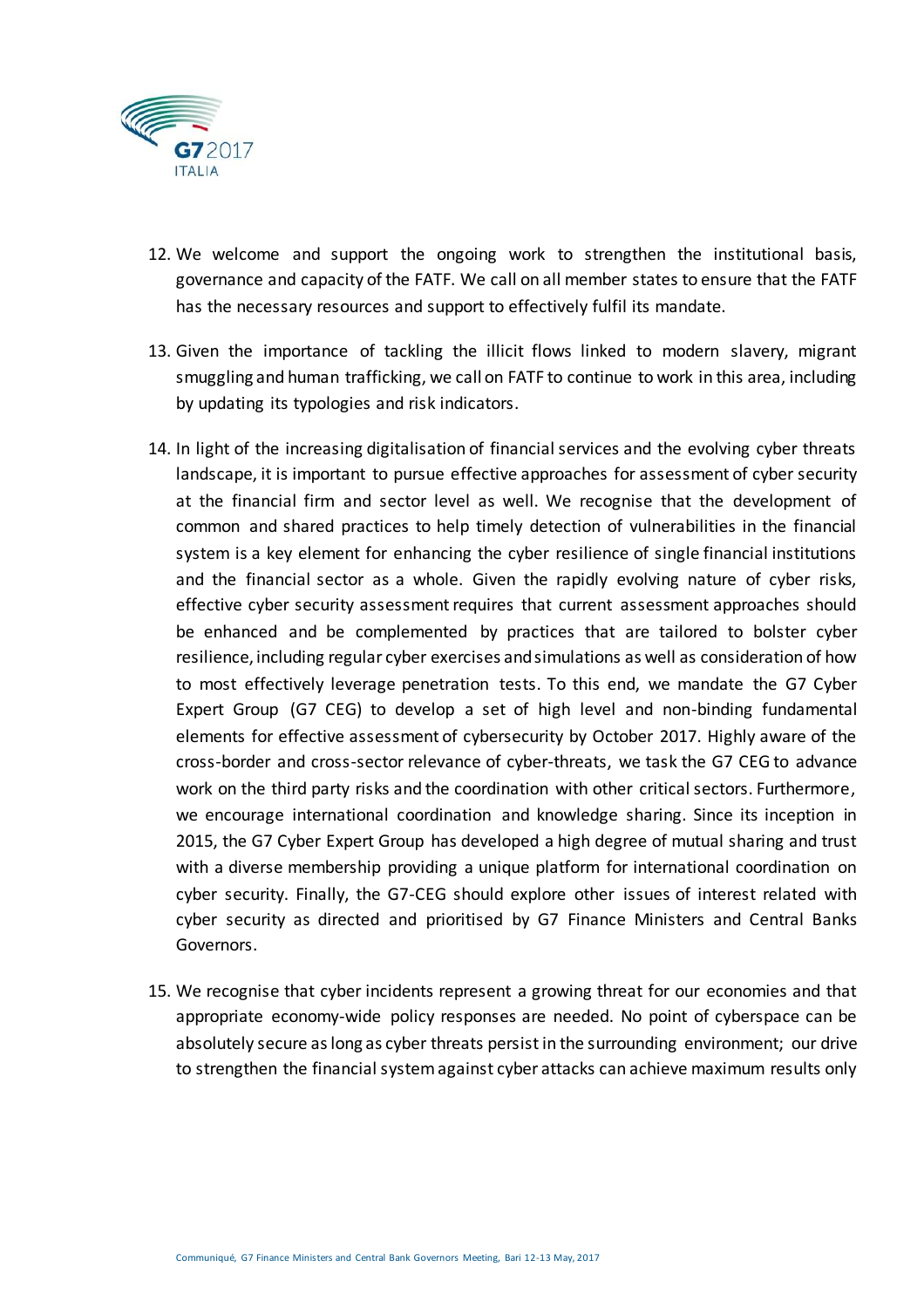

if accompanied by measures that reduce the level of insecurity in cyberspace as a whole. In turn, economy-wide policies must be based on reliable, impartial, comprehensive and widely accessible data. We therefore call on the International Organizations and governmental institutions in partnership with the private sector to enhance sharing of cyber security information. Definitions, collection methodologies and data sharing, when appropriate, should be coordinated and consistent across countries and sectors, so that results are comparable. Sharing national experiences and best practices among all stakeholders on optimal cybersecurity legislation or relevant regulatory initiatives would be highly beneficial. Finally, we are following the development of a cyber insurance market and welcome the ongoing work by OECD with inputs from its members and the OECD report "Supporting an Effective Cyber Insurance Market".

- 16. We remain committed to work for globally fair and modern tax systems and to achieve a global level playing field for all engaged in economic activities. To this end, timely, consistent and widespread implementation of the G20/OECD BEPS (Base Erosion and Profit Shifting) package is crucial. We encourage all relevant and interested countries and jurisdictions to commit to implement the BEPS package and join the G20/OECD Inclusive Framework on BEPS. We look forward to the first signing on 7th June 2017 of the Multilateral Convention to Implement Tax Treaty Related Measures to Prevent BEPS. We recognise the importance of monitoring and evaluating the developments related to the digitalization of the economy, and, depending on conclusions of the work by the OECD Task Force on the Digital Economy (TFDE), developing policy options, as appropriate, to address related tax challenges with a consistent approach. In this context, we look forward to the interim report of the OECD TFDE in 2018. We support the work of the OECD and the IMF on Tax Certainty.
- 17. Reaffirming our goal to enhance tax transparency at the global level, we join the G20 call on all jurisdictions to sign and ratify the multilateral Convention on Mutual Administrative Assistance in Tax Matters and urge all relevant countries and jurisdictions, including all financial centres which have not yet done so to commit without delay to implementing the Common Reporting Standard (CRS) on automatic exchange of financial account information which will commence in September 2017 and to take all necessary actions, including putting in place domestic legislation, in order to start exchanges under the CRS